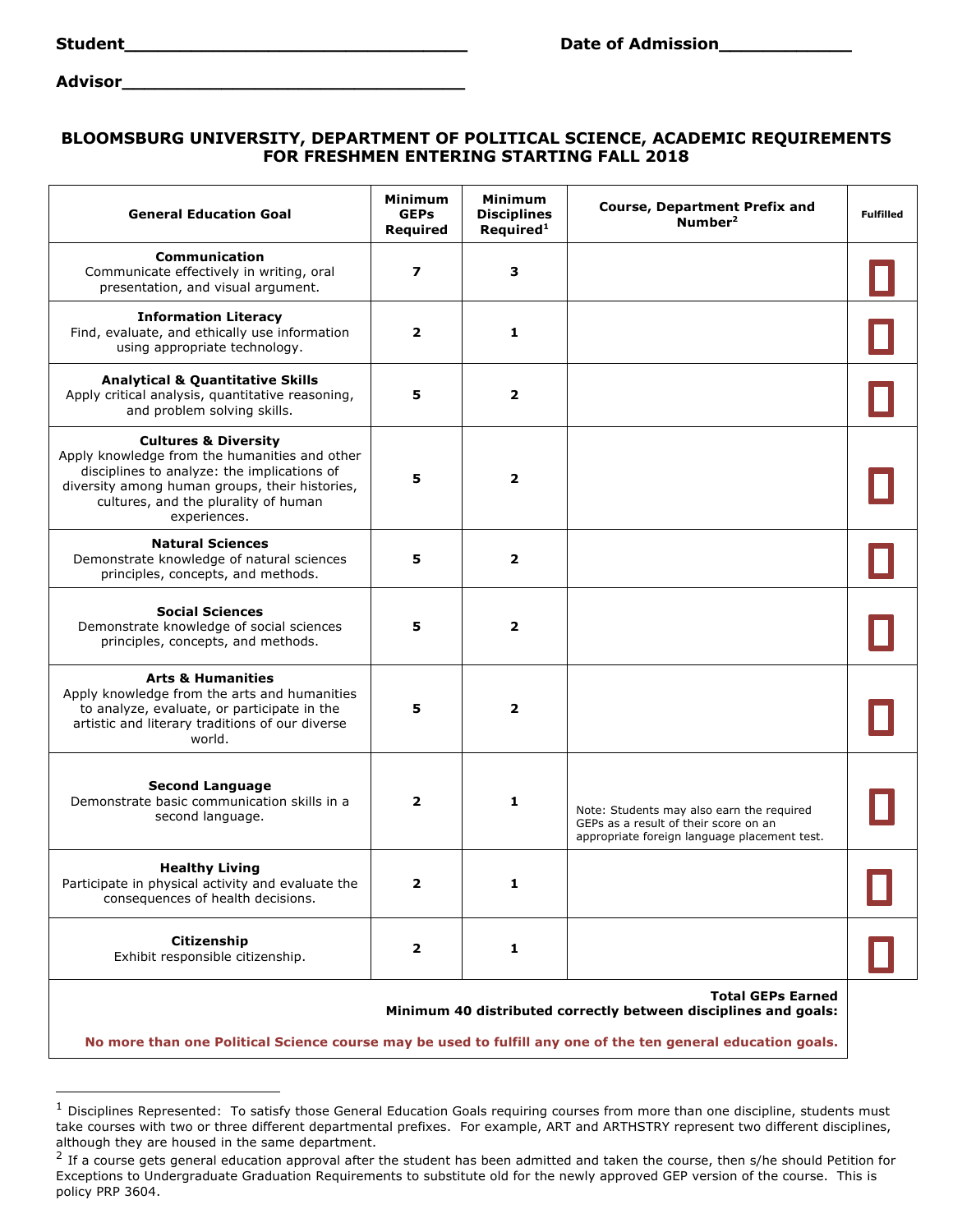# **Requirements for Political Science Major (39 credits)**

## **A. Core Courses (12 credits). Complete all 4 courses with a C or better grade. No prerequisites.**

| Course                                | Semester | Grade | Course                               | Semester | Grade |
|---------------------------------------|----------|-------|--------------------------------------|----------|-------|
| 108 Contemporary Political Ideologies |          |       | 120 U.S. Government                  |          |       |
| 260 Intro to Comparative Politics     |          |       | 280 Intro to International Relations |          |       |

#### **B. Methods (3 credits). Complete POLISCI 300 with a C or better grade.**

Prerequisites:

- Complete foundational math course (MATH 141 strongly recommended).
- Core courses must be either completed or taken concurrently with POLISCI 300; or by permission of the Chair.

| Course                         | Semester   Grade |  |
|--------------------------------|------------------|--|
| 300 Political Science Research |                  |  |

### **Prerequisite Guide. Complete advanced courses under C. Electives and D. Concentration using this guide.**

| Prerequisite(s) | <b>Advanced Courses</b>                                                           |
|-----------------|-----------------------------------------------------------------------------------|
| POLISCI 108     | 375, 377, 405, 409, 492 <sup>1</sup>                                              |
| POLISCI 120     | $307, 325, 326, 336, 422, 437, 438, 429, 440, 446, 447, 448, 452, 456, 4921$      |
| POLISCI 260/280 | 310, 322, 340, 345, 350, 366, 368, 371, 376, 458, 462, 466, 487, 492 <sup>1</sup> |

## **C. Concentration (9 credits). Complete 3 courses in one of the 5 concentration areas.**

Prerequisites:

- Must complete core course in related subfields (see Prerequisite Guide above).
- POLISCI 300 must be either completed before or taken concurrently with any advanced course.
- In lieu of these prerequisites, a student may gain permission from the instructor.

|     | <b>Concentration</b>       | <b>Course Options</b>                                                                                         | Course 1 Sem Grade |  | Course 2 Sem   Grade |  | Course 3   Sem   Grade |  |
|-----|----------------------------|---------------------------------------------------------------------------------------------------------------|--------------------|--|----------------------|--|------------------------|--|
| 11. | American Gov &<br>Politics | 303, 325, 326, 409, 422,<br>429, 440, 452, 456, 492 <sup>1</sup>                                              |                    |  |                      |  |                        |  |
| 2.  |                            | 310, 322, 340, 345, 350,<br>International Studies 366, 368, 371, 376, 458,<br>462, 466, 487, 492 <sup>1</sup> |                    |  |                      |  |                        |  |
| Β.  | Public Administration      | 307, 336, 437, 438,<br>456,492 <sup>1</sup>                                                                   |                    |  |                      |  |                        |  |
| 4.  | Legal Studies              | 446, 447, 448, 487, 492 <sup>1</sup>                                                                          |                    |  |                      |  |                        |  |
| 5.  | Open $2$                   |                                                                                                               |                    |  |                      |  |                        |  |

#### **D. Electives (12 credits). Complete any 4 advanced courses (300/400 level) not part of the Concentration.**  Prerequisites:

- Must complete core course(s) in related subfield (see Prerequisite Guide above).
- POLISCI 300 must be either completed before or taken concurrently with any advanced course.
- In lieu of these prerequisites, a student may gain permission from the instructor.

| Course     | <b>Prerea</b> | <b>Semester</b> | Grade | <b>Course</b> | <b>Prereg</b> | Semester | Grade |
|------------|---------------|-----------------|-------|---------------|---------------|----------|-------|
| <b>.</b>   |               |                 |       | <u>.</u>      |               |          |       |
| <u>. .</u> |               |                 |       | 4.            |               |          |       |

#### **E. Capstone (3 credits). Complete 1 course listed below. Students may complete both options.**  Prerequisites:

- Completion of all core courses, POLISCI 300, and a minimum of 5 out of 7 courses in the advanced/concentration tracks. The latter requirement may be waived by permission of the chair.
- Internship: minimum 2.0 cumulative GPA or at the discretion of the chair; gain permission from academic advisor and campus Director of Academic Internships; complete at least 60 credit hours, or by permission of the department chair.

| Course                                    | <b>Semester</b> | Grade |
|-------------------------------------------|-----------------|-------|
| Thesis: 480 Capstone                      |                 |       |
| Internship: $497$ Internship <sup>3</sup> |                 |       |

 $1$  POLISCI 492 (Seminar) may count in one or more areas of the curriculum depending on the topic. Check with the Department for specific information.

 $^2$  Students have the option of designing their own concentration. To do so, they must first gain the approval of their academic advisor and use their idea as a guide for determining which core course should serve as a prerequisite.

 $3$  Some internships such as The Washington Center (TWC) and The Harrisburg Internship Semester (THIS) have separate course designations.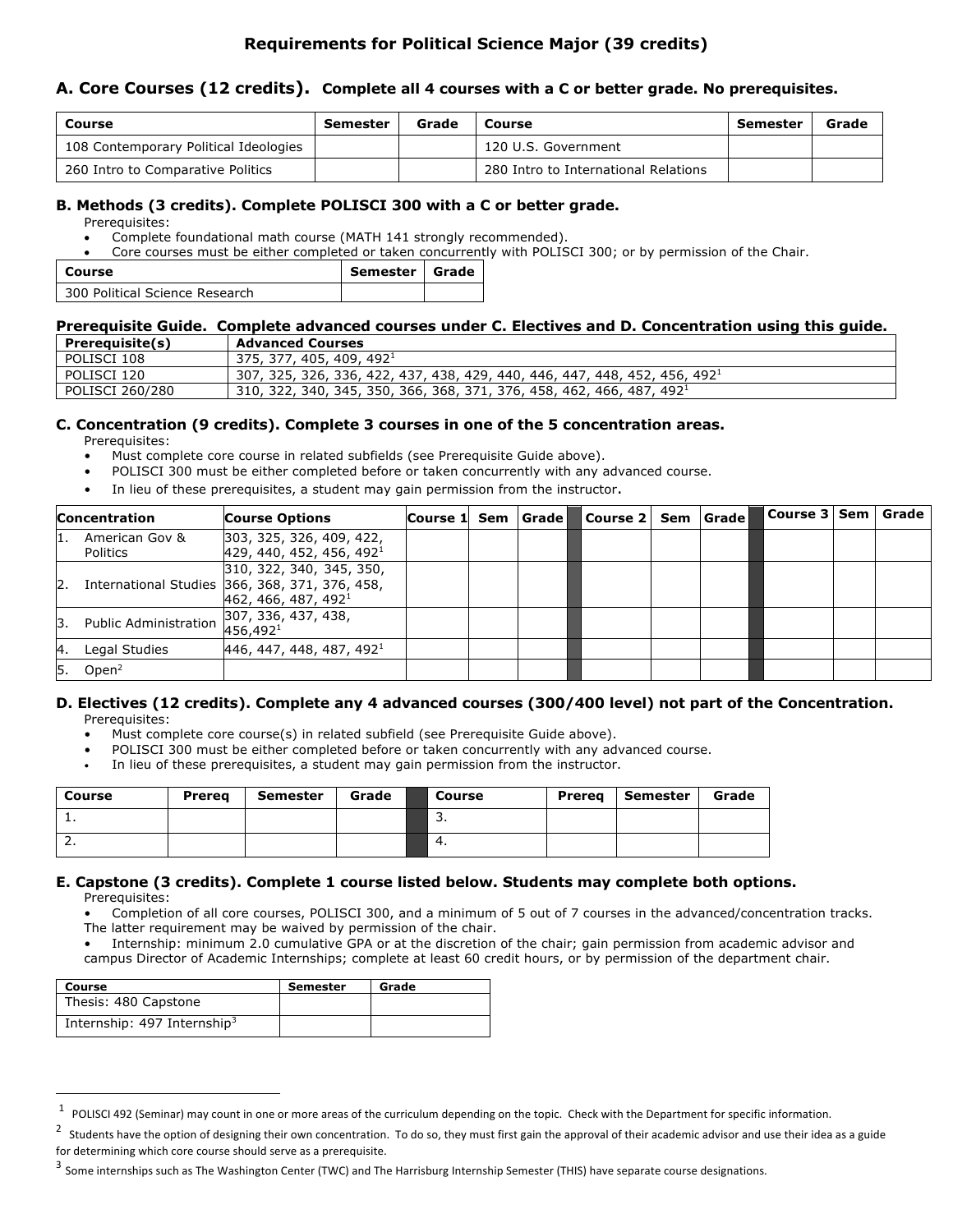## **A. Core Courses (9 credits). Complete all 3 core courses. No prerequisites.**

| Course                            | Semester | Grade |
|-----------------------------------|----------|-------|
| 120 U.S. Government               |          |       |
| 260 Intro to Comparative Politics |          |       |
| 280 Intro International Relations |          |       |

## **B. Electives (9 credits). Complete any 3 courses from the list below (at least 2 courses must be at the 300/400 level).**

Prerequisites:

- For 300/400 level courses, students must first complete core course(s) in related subfield (see Prerequisite Guide below).
- In lieu of these prerequisites, a student may gain permission from the instructor.

#### **Prerequisite Guide**

**\_\_\_\_\_\_\_\_\_\_\_\_\_\_\_\_\_\_\_\_\_**

1

| Prerequisite(s) | <b>Advanced Courses</b>                                                                     |
|-----------------|---------------------------------------------------------------------------------------------|
| POLISCI 108     | 375, 377, 405, 409, 492 $^1$                                                                |
| l POLISCI 120   | 303, 307, 325, 326, 336, 422, 437, 438, 429, 440, 446, 447, 448, 452, 456, 492 <sup>1</sup> |
| POLISCI 260/280 | 310, 322, 340, 345, 350, 366, 368, 371, 376, 458, 462, 466, 487, 492 <sup>1</sup>           |

| <b>Elective Course Options</b>                                                                                                  | Course | Semester | Grade |
|---------------------------------------------------------------------------------------------------------------------------------|--------|----------|-------|
| 101, 108, 121, 181, 300, 303, 307,<br>310, 322, 325, 326, 336, 345, 350,<br>366, 368, 371, 373, 375, 376, 377,                  | 1.     |          |       |
| 405, 409, 415, 422, 429, 437, 438,<br>440, 445, 446, 447, 448, 452, 453,<br>456, 457, 458, 462, 466, 480, 487,<br>490, 492, 497 | 2.     |          |       |
|                                                                                                                                 | З.     |          |       |

POLISCI 492 (Seminar) may count in one or more areas of the curriculum depending on the topic. Check with the Department for specific information